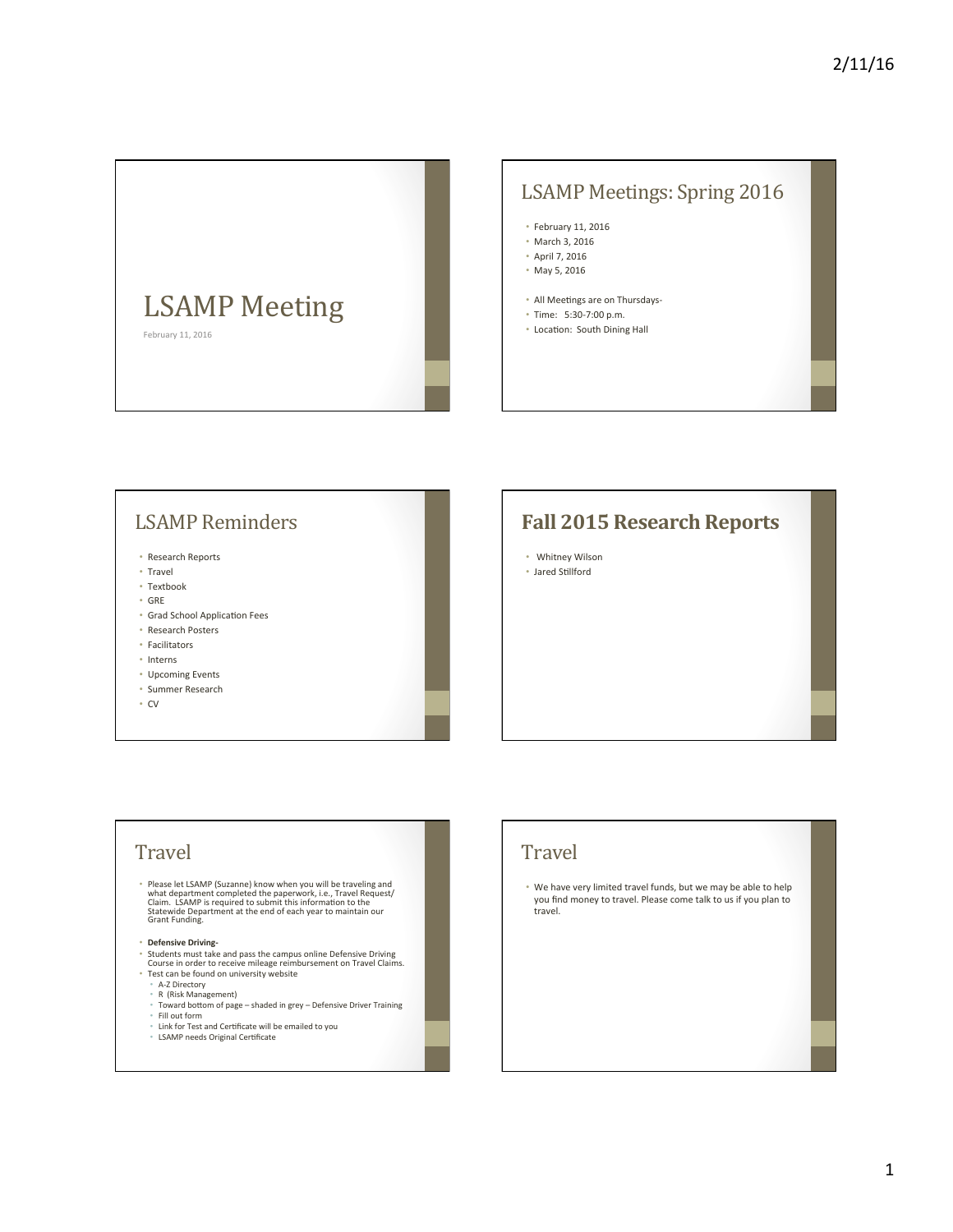# Textbook Reimbursements

- LSAMP will pay up to \$200.00 per student per semester (as our budget allows) provided you attended at least half the meetings in the previous semester (exception for new admits)
- Must be required for a STEM class and you must pay for it
- Grant says TEXTBOOKS, this includes
- Ebooks
- Book rentals
- Online materials bundled with the books
- NOT other required equipment and supplies
- Please bring to LSAMP Office
	- A copy of syllabus
	- ORIGINAL RECEIPTS with your name and proof of payment

#### **GRE Fee Reimbursements**

- LSAMP will reimburse GRE test fees (as our budget allows) for one general exam and one subject exam. If funds are not sufficient we will prioritize by meeting attendance.
- To receive reimbursement we need proof of payment and proof you took it, so please bring to the LSAMP Office • A receipt showing you paid for the test
	- **GRE** Score Sheet
- We are not able to pay for standby fees or for additional attempts

# **Graduate School Application**

#### Fees

• We have a limited budget to pay for graduate school application fees. We cannot pay for fees that you could have had waived as an LSAMP participants, so please check on waivers before you pay. If the fee cannot be waived, we need proof that you paid the fee.

#### Gray Areas

- In general, it is best to submit the paperwork for things that might not be reimbursable, since sometimes we end the year with a little extra money and will look for student reimbursements to pay.
- Once you have officially graduated we will most likely not be able to process reimbursements to you.

# **Research Poster Printing**

- We can pay to have research posters that you will be using to present your work printed through Reprographics. You can come to the LSAMP Office to pick up the form Reprographics needs to bill us.
- Posters are generally 3 ft, by 4 ft, in color on plain paper and cost about \$35.
- Everyone doing research should have a poster in the College of Science Poster Celebration in May.
- Your research mentor should be able to help you design a poster. Please contact us if you have any questions.

# Facilitators

- We have two Calculus SI Leaders
	- Sim Gill with Dr. Abram's class
	- Julio Dimas with Dr. Jue's class
- We have two Chemistry SI Leaders • TBA
- This could be you next year!
- If you are in a class that offers SI, we expect you to take advantage of the sessions.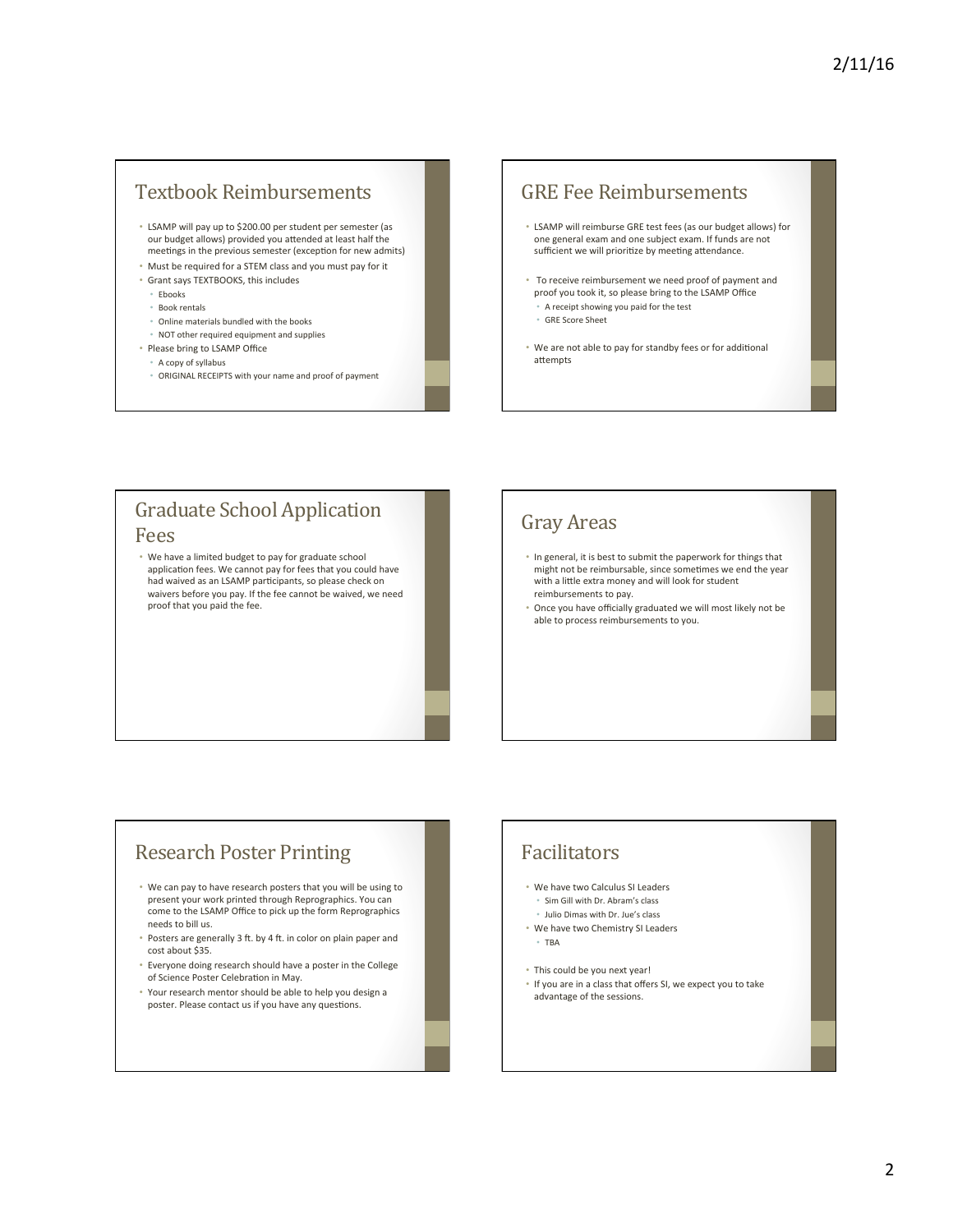### Research Interns

- We are just now hiring our research interns for Spring
- We have more applicants than funds, priority goes to
	- Continuing Interns who have complied with the requirements • LSAMP participation – e.g. meeting attendance
	- Distribution over majors and mentors
- We have over half graduating this Spring, so if you applied and didn't receive it, try again in Fall
- We will keep your application open depending on funds we may have one or two late hires
- Some expectations this semester
- Student Research Competition
- College of Science Poster Session

# Some work details

- Interns
	- Responsible Conduct of Research Training and Certificate of Completion (CITI) are required before Interns can start work.
- Timesheets for Facilitators (SI Leaders) & Interns • Please go into your MyCSUSTAN timesheet around the middle of the month and make sure you are able to enter your hours. If<br>there is a problem we need to know about it before the end of the month so we can fix it and you can get paid on time.
	- Pay attention to emails from us!!! And respond!!!

# Other stuff coming up

- Questionnaires coming this semester
	- Travel
	- Presentations of research
	- Summer plans
	- Grad school or employment plans
- Exit interviews if you are graduating

# Cal State LA Bridge to the Doctorate

#### • http://www.calstatela.edu/lsamp/2016-2018-csula-lsampbridge-doctorate

• COHORT XIII, which if funded starts August 1, 2016 and ends July 31, 2018. The deadline to apply for the CSU LSAMP-BD XIII program is May 13, 2016. However, all STEM department deadlines to apply for Admissions to the Graduate Program<br>are much earlier. Some departments have a deadline as early as March 15, 2016 via CSU Mentor and the specific STEM department. Other departments have deadlines in April or May 1, 2016. Attached you will find the following documents:<br>(a) Steps recommended for applying for the LSAMP-BD program – it is important that students read and follow these recommendations if they are interested in applying; and (b) The BD informational flyer.



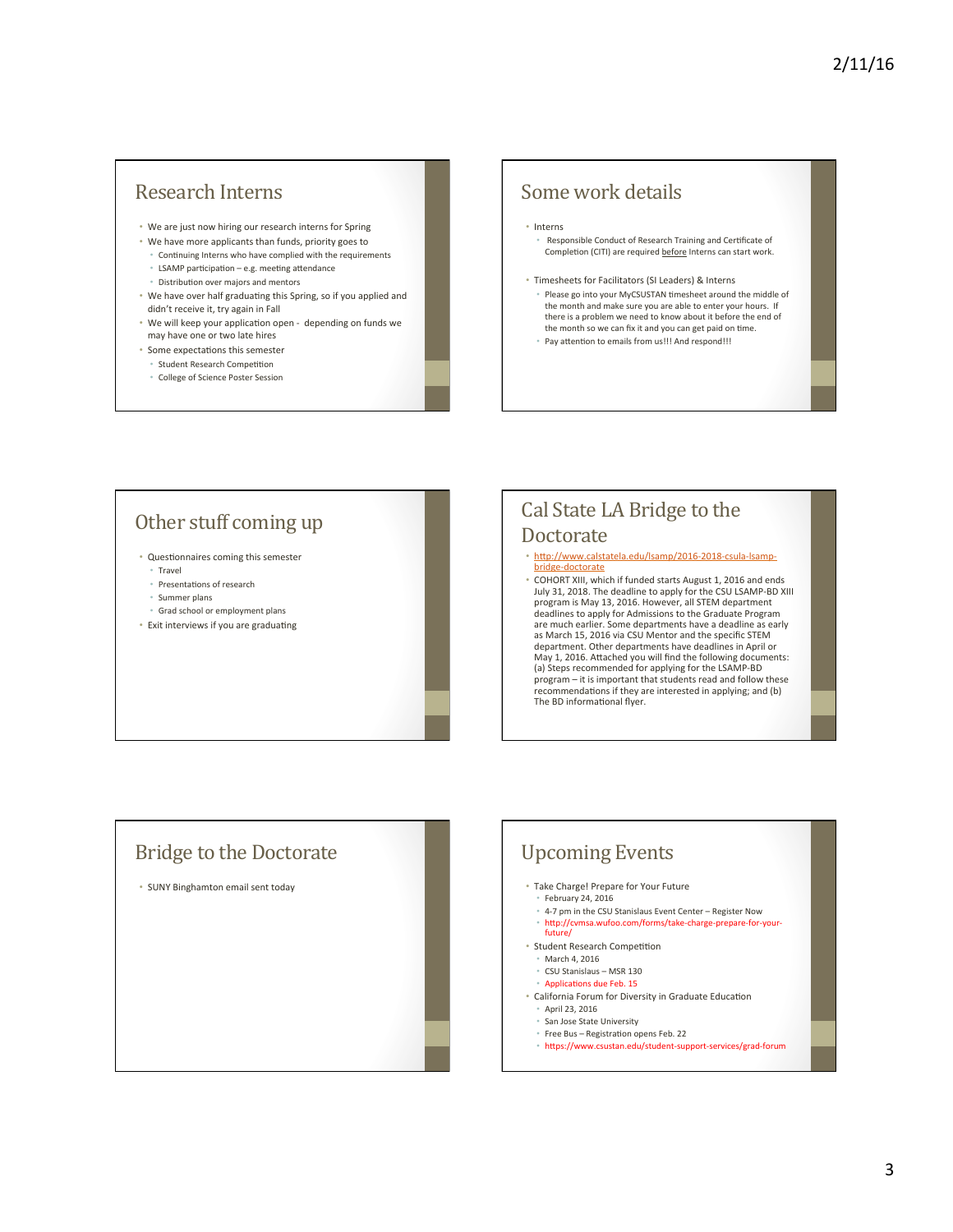



# Summer Research

- Medix: MEDical Informatics eXperiences in undergraduate research
	- March 6 Deadline
	- http://facweb.cs.depaul.edu/research/vc/medix/2015/index.htm



# Maces at UC Merced

- Deadline Feb. 26<sup>th</sup>
- Two semesters of college and 3.0 GPA
- http://maces.ucmerced.edu/education/undergraduateeducation

# Applying for Research • CV • Statement of Interest

- 
- Idea
- What do you offer them
	- Knowledge
- Skills
- Experience
- Enthusiasm passion
- What to they offer you • Advance your career goals
- Teach you needed skills
- They have to look at lots of these so MAKE IT OBVIOUS